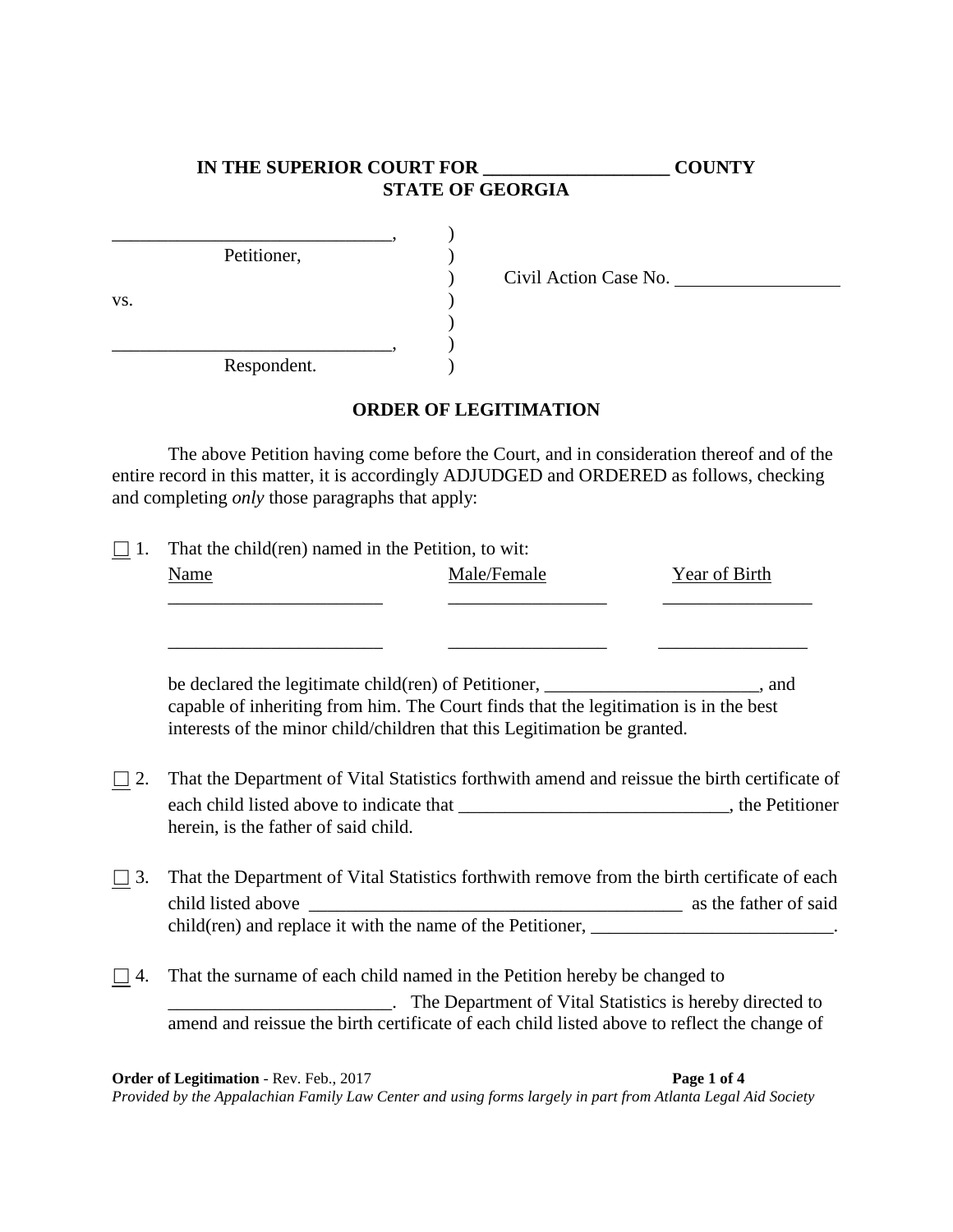the child(ren)'s name(s) to

 $\Box$  5. That the Agreement entered into by the parties and filed with the Court on  $\Box$ is hereby attached and adopted by the Court. Each party is ORDERED to abide by the terms of that Agreement.

#### □ 6. **Custody of the Minor Child(ren):**

- $\Box$  (a) The (Petitioner or Respondent) shall have sole permanent custody of the child(ren).
- □ (b) The <u>contract and the contract of</u> (Petitioner or Respondent) shall have primary physical custody of the children, and both parties shall have joint legal custody of them. The parties shall consult each other and try to reach a joint decision on all major issues concerning the child(ren)'s education, health care and religious upbringing. However, if the parties are not able to reach a joint decision concerning one of these major issues, the (Petitioner or Respondent) shall make the final decision on the issue.
- $\Box$  (c) The Mother, \_\_\_\_\_\_\_\_\_\_\_\_\_\_\_\_\_\_\_\_\_\_\_\_\_, of the minor child(ren) is deceased. The Petitioner is hereby awarded legal and physical custody of the minor child(ren).

### □ 7. **Visitation with the Minor Child(ren) is awarded to Petitioner** *See Parenting Plan Order for the specific terms of visitation*.

#### □ 8. **Child Support:**

- $\Box$  (a) This issue is not addressed in this order, either because the Court lacks personal jurisdiction over the Defendant, or because the parties have not asked the Court to decide the issue of child support.
- □ (b) The <u>contract contract (Petitioner</u> or Respondent) shall pay to the \_\_\_\_\_\_\_\_\_\_\_\_\_\_\_\_\_\_\_\_\_\_ (Petitioner or Respondent), for the support of the minor child(ren). *See Child Support Addendum Order for the specific terms of child support*.

#### □ 10. **Health Insurance for Minor Child(ren):**

 $\Box$  (a) This issue is not addressed herein, either because the Court lacks personal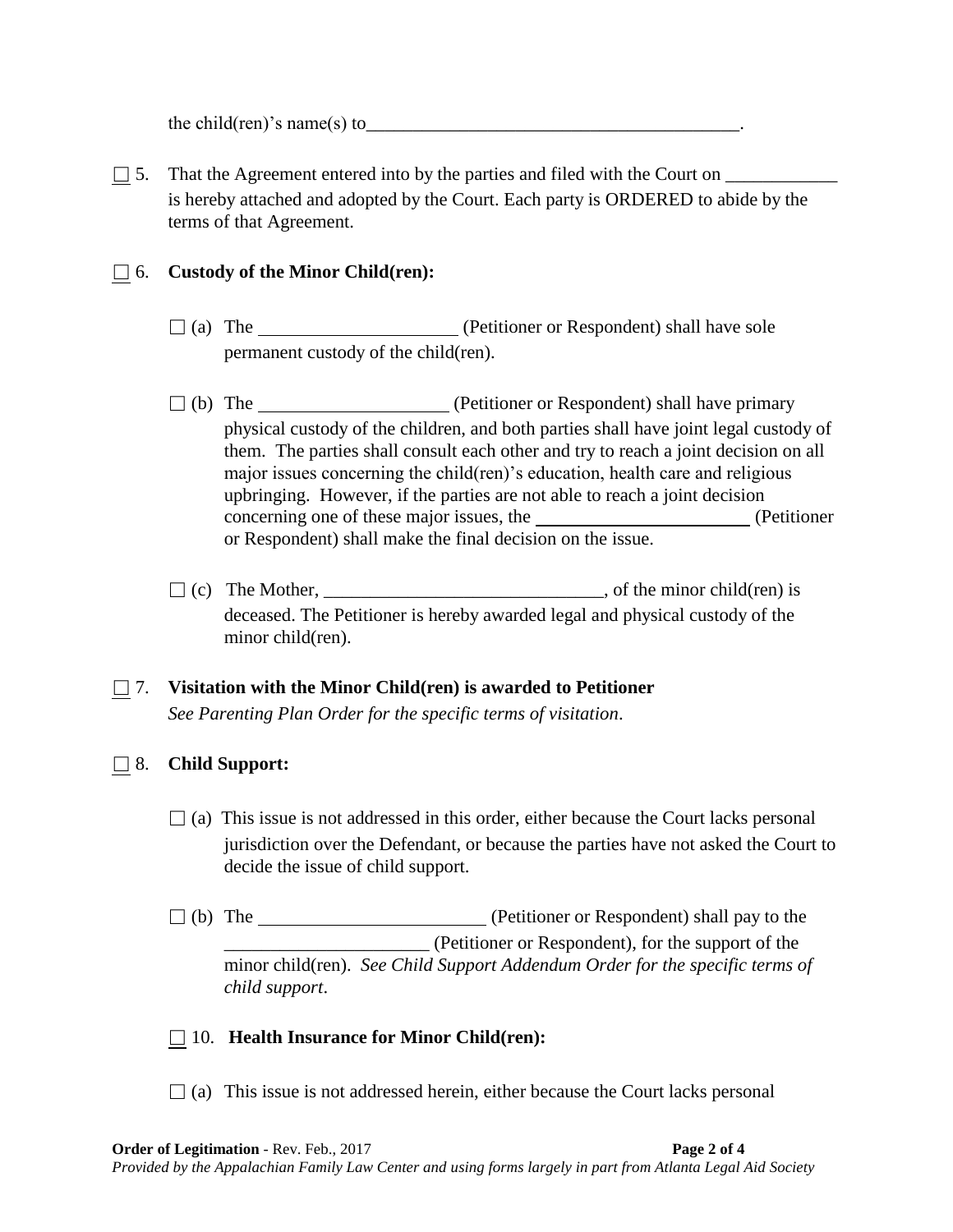jurisdiction over the Respondent, or because neither party has asked the Court to address the issue of health insurance in this action.

□ (b) The <u>contract of</u> (Petitioner or Respondent) shall maintain a policy of medical, dental and hospitalization insurance for the benefit of the minor child(ren), until each child reaches the age of eighteen, dies, marries, or otherwise becomes emancipated; except that if a child becomes eighteen years old while enrolled in and attending secondary school on a full-time basis, then the insurance shall continue until that child has graduated from secondary school or reaches twenty years of age, whichever occurs first. The (Petitioner or Respondent) shall provide the (Petitioner or Respondent) with an insurance identification card or such other acceptable proof of insurance coverage and shall cooperate with the (Petitioner or Respondent) in submitting claims under the policy. All money received by the (Petitioner or Respondent) for claims processed under the insurance policy shall be paid to the (Petitioner or Respondent) or to the applicable health care service provider within five (5) days of receipt of the money.

 $\Box$  (c) **Only** if not already reflected in the calculation of child support as evidenced by the attached Child Support Addendum and worksheets, (Petitioner or Respondent) shall provide verification of the amount paid for the children's share of the cost of medical, dental and hospitalization insurance. The (Petitioner or Respondent) shall reimburse the (Petitioner or Respondent) for <u>%</u> of the cost within fifteen (15) days after receiving the verification.

# □ 11. **Medical Expenses for Minor Child(ren):**

- $\Box$  (a) This issue is not addressed herein, either because the Court lacks personal jurisdiction over the Respondent, or because neither party has asked the Court to address the issue of the child(ren)'s health care expenses in this action.
- $\Box$  (b) The  $\Box$  (Petitioner or Respondent) shall be responsible for all expenses incurred for the children=s health care (including medical, dental, mental health and hospital care) that are not covered by insurance. The (Petitioner or Respondent) shall provide verification to the (Petitioner or Respondent) of amounts paid or incurred for the children's health care. The \_\_\_\_\_\_\_\_\_\_\_\_\_\_\_\_(Petitioner or Respondent) shall reimburse the (Petitioner or Respondent) or pay the health care provider directly within fifteen (15) days after receiving the verification of a particular health care expense.